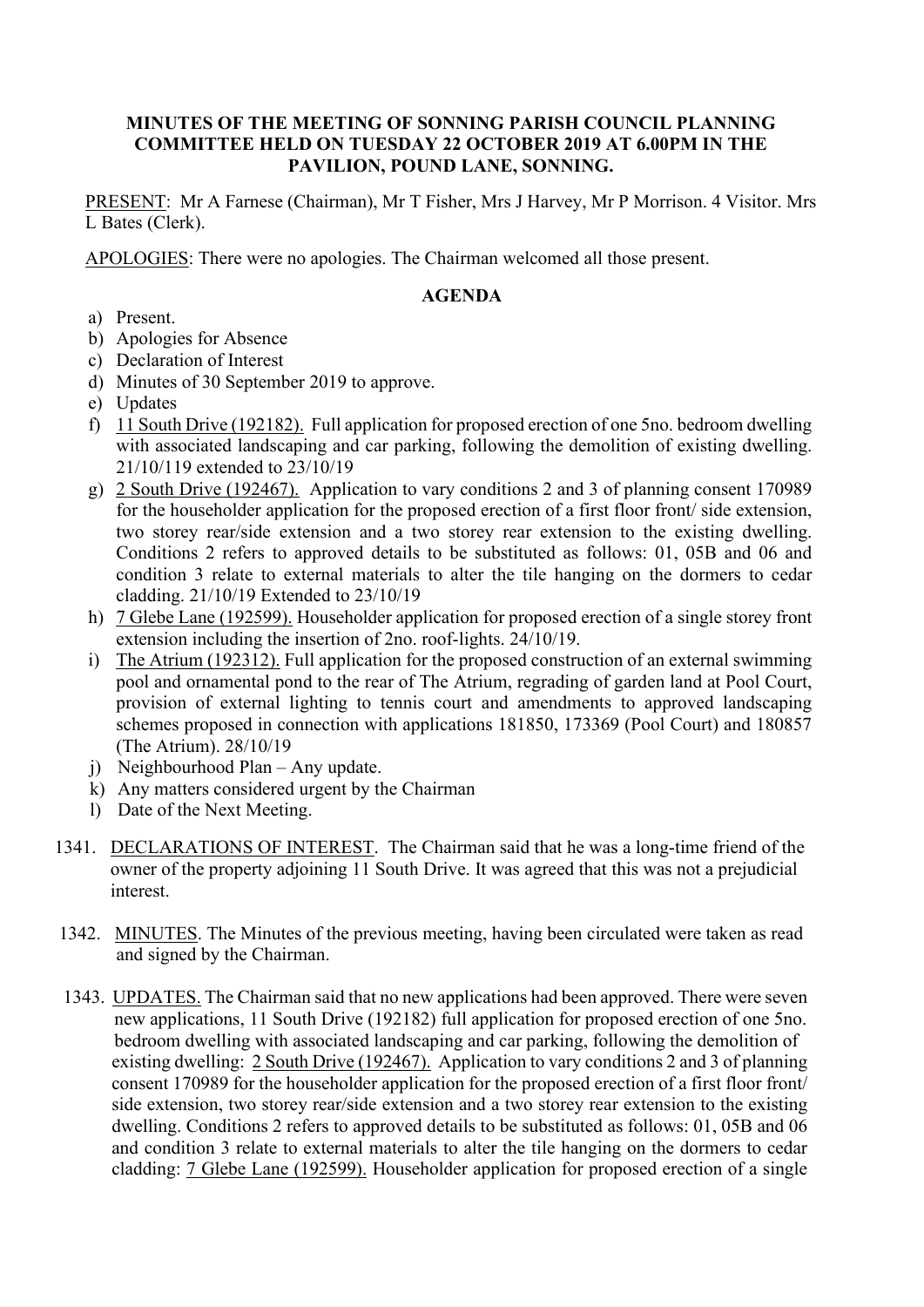storey front extension including the insertion of 2no. roof lights: The Atrium (192312). Full application for the proposed construction of an external swimming pool and ornamental pond to the rear of The Atrium, regrading of garden land at Pool Court, provision of external lighting to tennis court and amendments to approved landscaping schemes proposed in connection with applications 181850, 173369 (Pool Court) and 180857 (The Atrium). Linkside Duffield Road (19 2438). Full application for the erection of 12no. flats, a detached car port & cycle store, car parking, widened site access and landscaping following demolition of the existing dwelling and out buildings. Bank Cottage (191906), Householder application for the proposed two storey side extension/rear to include single storey Orangery plus the insertion of1no. roof lantern following demolition of existing single storey side extension, insertion of 2no. roof lights to rear elevation, preplacement traditional oak framed garage following the demolition of existing garage, extended parking and turning within the site off existing access: Saxon House (192738). Application for non-material amendment to planning consent 183166 to allow the blocking up of an existing side window (West) and extending three windows down to the FFL to mitigate the loss of light. As this was for a non-material amendment, WBC were not asking for comments.

#### 1344. 11 SOUTH DRIVE (192182)

Mr Fisher said that the existing dwelling was a modest  $1 \frac{1}{2}$  storey bungalow with two bedrooms in the roof and an eyebrow window, the application was to demolish it and replace with a large 5 bedroom dwelling. Mr Fisher had spoken to the neighbours, one of who understood that the bungalow was in need of modernisation but felt the proposed dwelling was very large. The Chairman said that the eyebrow window added to the character of the dwelling, which had, unfortunately deteriorated over recent years. It could be improved and extended to provide a fine family home. It was disappointing that the applicant has chosen to demolish and replace it. Other neighbours were concerned that the proposal out of keeping with the area and other dwellings in the road which were predominantly low, 1 ½ to 2 storey, individually designed dwellings, which contributed to the rural character of the area. The proposed dwelling was three times the size of the existing dwelling and in order to achieve this the dwelling had been sited within 1 metre of the boundaries with the two immediate adjoining properties, which was the minimum required. The significant size of the proposal would indicate the need for a large gap. In order to achieve sufficient headroom for the one en-suite bedroom located in the roof, the proposed roofline would be higher than surrounding rooflines. The dwelling would also be significantly deeper than surrounding dwellings, set beyond existing rear building lines and out of scale with other properties in South Drive resulting in a cramped form of development. The resulting dwelling would completely dominate surrounding dwellings and have an adverse impact on the existing street scene. It was not of an appropriate scale, mass, layout, built form or height, represented over development of the site and would be out of character with the area. It was therefore contrary to CP3 (a), and CP3 (h). The applicant had used old location maps, which did not show the footprint of 12a, as previously approved, which was currently under construction. If this application is approved and subsequently built, the two deep and wide dwellings (11 and 12a South Drive) will substantially dominate and overwhelm the property that stands between them (12 South Drive). The proposal also presents more opportunities for disturbance to the neighbours. This is likely to impact on the existing amenity currently enjoyed by the neighbours and would therefore be contrary to CP1. The potential for overlooking was, due to the impossibly close proximity to the boundary with 12 South Drive as would the double height rear windows set high in the roof. The proposal would therefore be to the detriment of the amenities currently enjoyed by the adjoining land users and is therefore contrary to TB06 (a) and (b). Neighbours were also concerned about the loss of light to their properties. The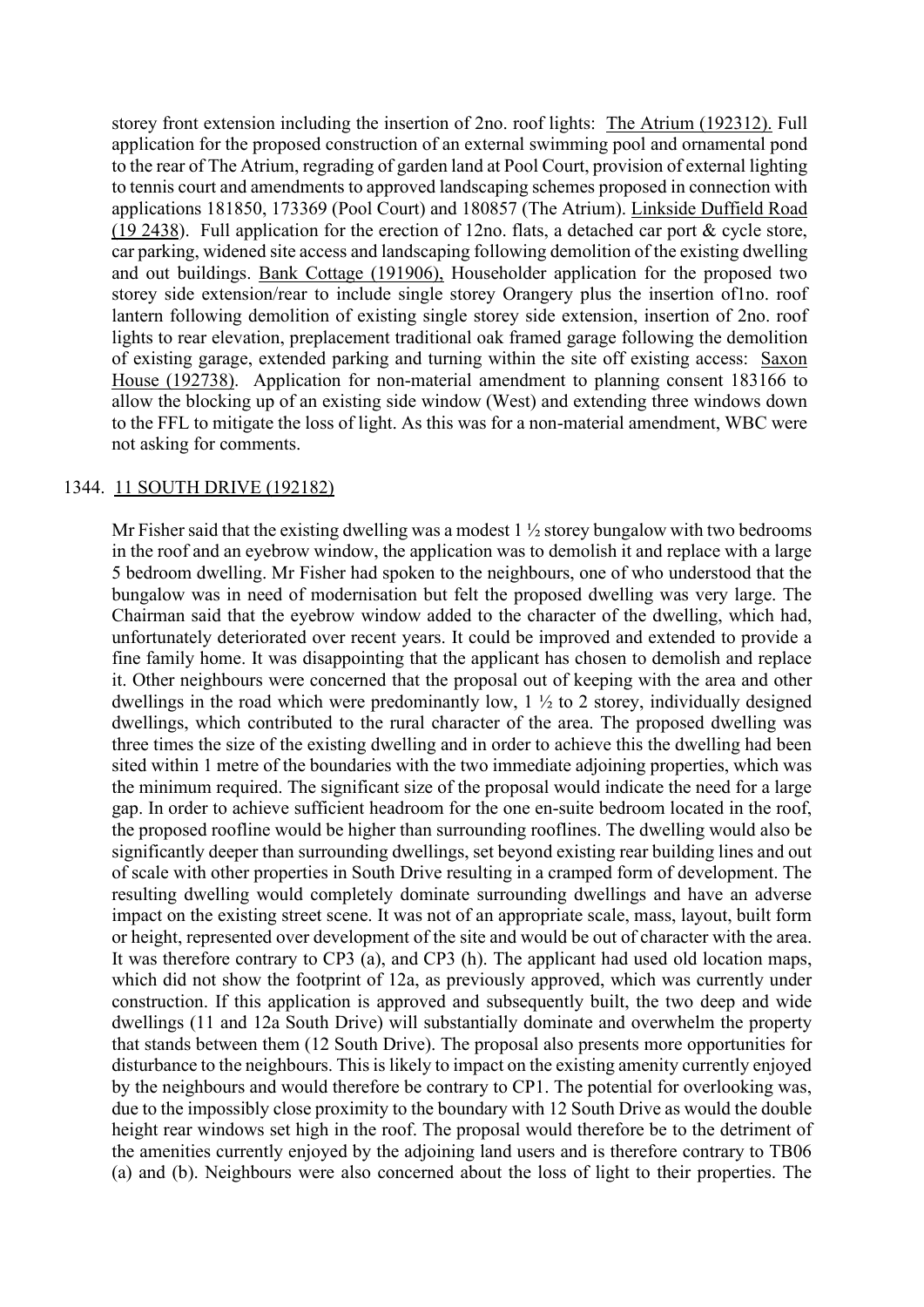applicant had stated that windows in the rear projection 'will have no negative impact on 12 South Drive as the windows they overlook are non-habitable'. The Council understands that this is incorrect and should be checked thoroughly. Current building work associated with 12a South Drive had caused many problems with large heavy delivery lorries accessing the narrow road and large delivery/builders vehicles parking inconsiderately thus blocking residents access The Chairman said that he was very unhappy about ongoing development in the parish, which placed additional pressure on the poor sub-standard Victorian drainage system and other infrastructure but made no contribution to offset this via the CIL. Objections would be made including the above and that the proposal was out of keeping with the area.

### 1345. 2 SOUTH DRIVE (192467).

The Chairman said that this was to vary a condition to allow the clay tile hanging to the dormers to be replaced with wooden cladding. Following discussion it was agreed to say that SPC could find no reason to object to the application.

#### 1346. 7 GLEBE LANE.

This was to add a porch to the side entrance of the dwelling. Following discussion it was agreed to say that SPC could find no reason to object to the application.

#### 1347. THE ATRIUM (192312).

Mr Morrison said that he had visited the site and spoken to neighbours. The application included the construction of an outdoor swimming pool and ornamental pond to the rear of the Atrium, regrading of garden land at Pool Court and provision of external lighting to the tennis courts and amendments to the approved landscaping plans for both properties. The lighting would be 6m high and the whole site had already been raised by at least a metre. The original hedges had been removed from Pool Court, which exposed the property to neighbours and removed the privacy once enjoyed by the adjoin neighbour. It also removed much of the sound protection the deep hedge provided and, with the removal of many trees from the site, the noise protection they offered had been eliminated. The outbuilding, previously approved on the Pool Court land, was now identified as an office and there were concerns that office use could become more than expected from a modest business associated with a domestic property. The proposed lighting to the tennis court were of great concern. Twenty-two (22) spotlights would be evenly spread across six (6) columns, identified as for 'domestic use' the lighting would, none the less, spill out over the adjoining landscape and the night sky. The light pollution in a residential area of the Conservation Area, which would be seen from the towpath and adjoining countryside, was unacceptable. The lighting would be particularly intrusive on Pool Court, identified as a non-designated heritage asset. Neighbours said that the existing tennis court had been lowered so much that the original small (documented as no higher than 600mm) had been replaced by a new wall 1 metre high and another approximately 1.8 metres high. The original, gradually sloping site, had been regraded so the site was completely flat and raised by several feet over adjoining gardens. In order to achieve this several tonnes of rubble had been brought into the site. A resident questions whether this constituted an engineering exercise and should have required planning permission. Following discussion it was agreed to object to the application for the above reasons including noise and light pollution.